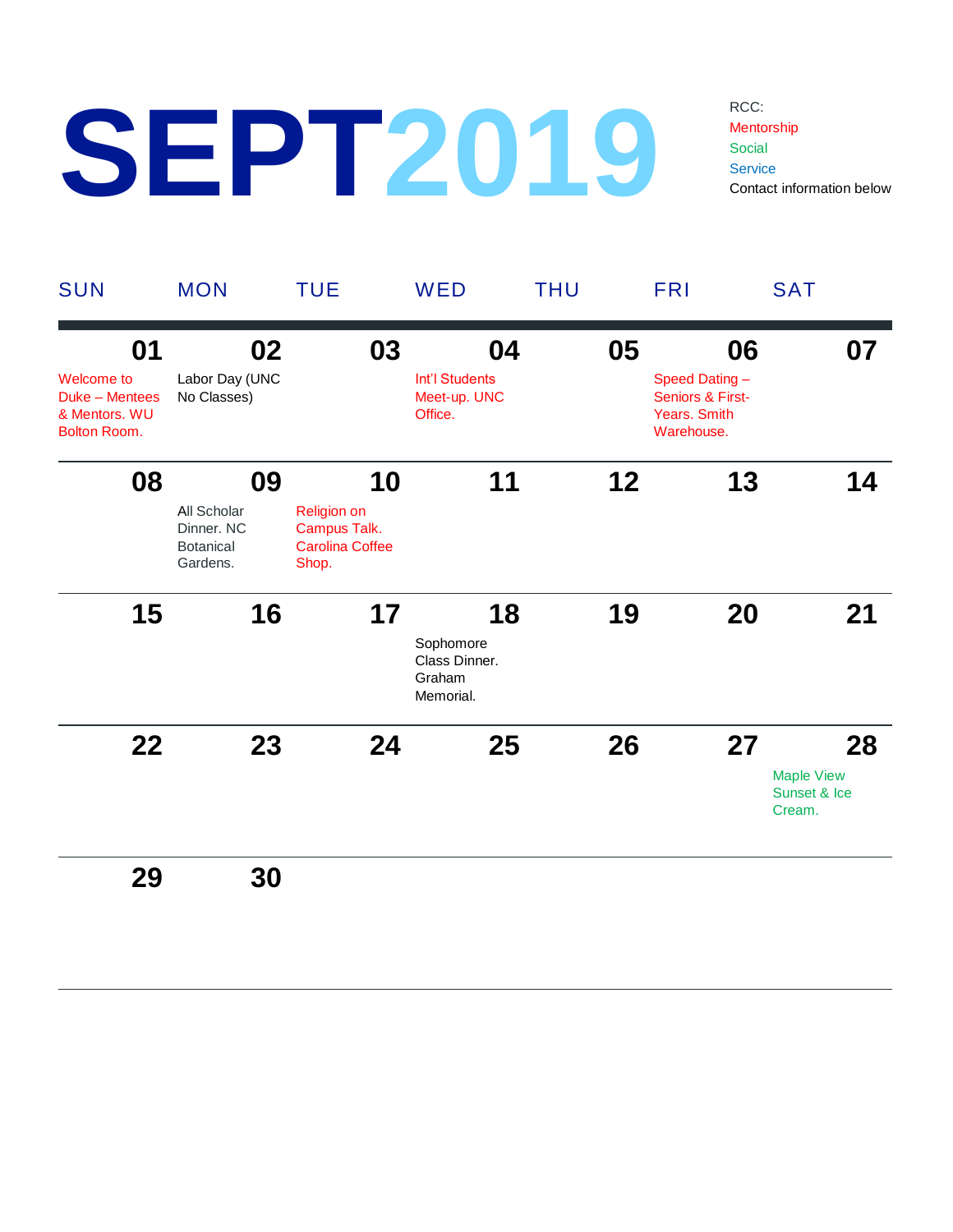## **OCT2019**

| <b>SUN</b>                     | <b>MON</b>                                  | <b>TUE</b>               | WED |    | <b>THU</b>                                     | <b>FRI</b>                                                          | <b>SAT</b>                          |
|--------------------------------|---------------------------------------------|--------------------------|-----|----|------------------------------------------------|---------------------------------------------------------------------|-------------------------------------|
|                                |                                             | 01                       |     | 02 | 03                                             | 04                                                                  | 05                                  |
|                                |                                             |                          |     |    | First-Year<br>Dinner I.<br>Graham<br>Memorial. | <b>Service: Dress</b><br>for Success.<br>Duke Fall Break<br>Starts. | Social: UNC<br>Challenge<br>Course. |
| 06                             | 07                                          | 08                       |     | 09 | 10                                             | 11                                                                  | 12                                  |
|                                |                                             | Duke Fall Break<br>Ends. |     |    | $Rethink -$<br>Sophomores.<br>Perkins.         |                                                                     | <b>UNC University</b><br>Day.       |
| 13                             | 14                                          | 15                       |     | 16 | 17                                             | 18                                                                  | 19                                  |
|                                | STEM Meet-up.<br><b>Smith</b><br>Warehouse. |                          |     |    | <b>UNC Fall Break</b><br>Starts.               | Trivia - Seniors<br>& First-Years.<br>Krafthouse.                   | NC State Fair.                      |
| 20                             | 21                                          | 22                       |     | 23 | 24                                             | 25                                                                  | 26                                  |
| <b>UNC Fall Break</b><br>Ends. |                                             |                          |     |    |                                                |                                                                     | Josie's Day of<br>Service.          |
| 27                             | 28                                          | 29                       |     | 30 | 31                                             |                                                                     |                                     |
|                                |                                             |                          |     |    |                                                |                                                                     |                                     |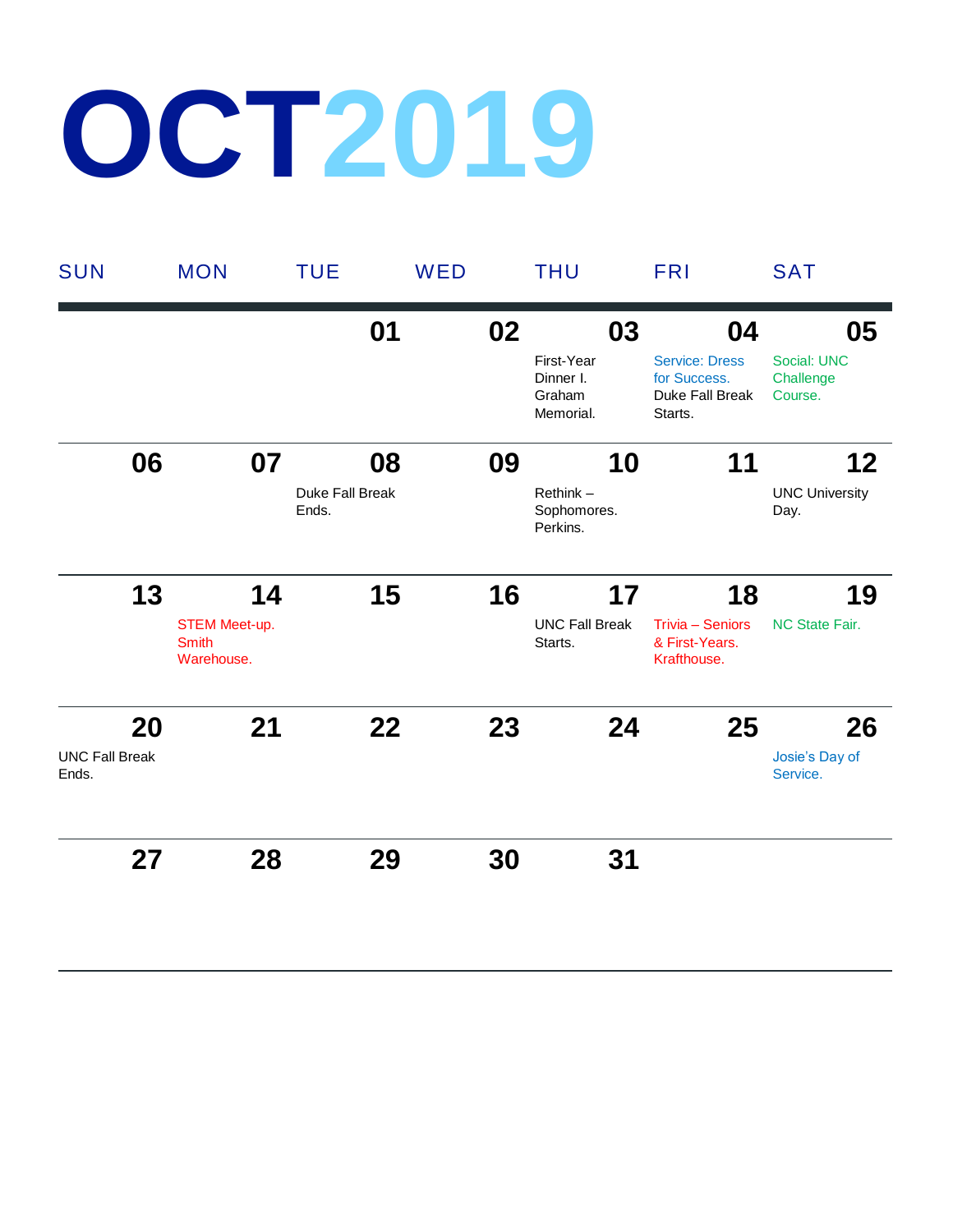## **NOV2019**

| <b>SUN</b>                                                  | <b>MON</b>                                                 | <b>TUE</b> | WED                                                          |    | <b>THU</b>                                    | <b>FRI</b> | <b>SAT</b>                   |
|-------------------------------------------------------------|------------------------------------------------------------|------------|--------------------------------------------------------------|----|-----------------------------------------------|------------|------------------------------|
|                                                             |                                                            |            |                                                              |    |                                               | 01         | 02<br>Social: Game<br>Night. |
| 03<br>Sophomore<br>Class Retreat.                           | 04<br>First-Year<br>Dinner II. Duke<br>Wellness<br>Center. |            | 05                                                           | 06 | 07                                            | 08         | 09                           |
| 10<br>Social: Roller<br><b>Skating. Wheels</b><br>Fun Park. | 11                                                         |            | 12<br>Rethink-<br>Sophomores.<br>Perkins.                    | 13 | 14<br><b>Pre-Med Meet-</b><br>up. UNC Office. | 15         | 16                           |
| 17                                                          | 18                                                         |            | 19                                                           | 20 | 21                                            | 22         | 23                           |
| 24<br>Summer<br>Showcase.<br>Graham<br>Memorial.            | 25                                                         |            | 26<br><b>UNC &amp; Duke</b><br>Thanksgiving<br>Break Starts. | 27 | 28                                            | 29         | 30                           |